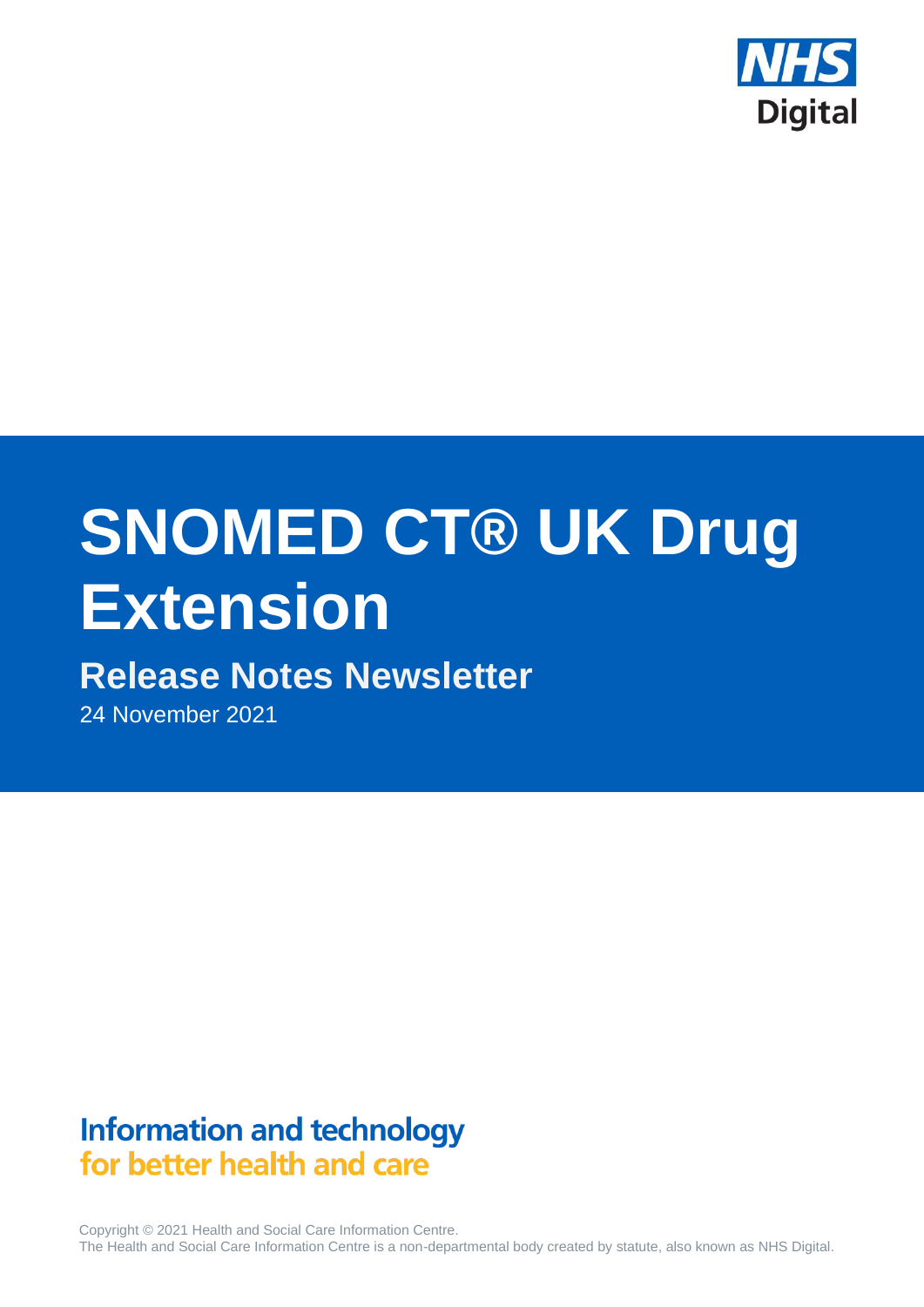# This document covers the data provided in Release Format 2 (RF2) of SNOMED CT

The Release Notes Newsletter has been constructed to add further clarification to some dm+d content that has been identified as requiring such (due to e.g. differences between dm+d approach and that of current drug catalogues) and to communicate changes to the release and forthcoming changes to future releases.

This document is intended to be adjunct to, not a replacement, for other documentation already available, and should be read in conjunction with current published dm+d documentation available through the 'dm+d resources' section of the [dm+d website.](https://www.nhsbsa.nhs.uk/pharmacies-gp-practices-and-appliance-contractors/dictionary-medicines-and-devices-dmd) SNOMED CT UK Edition [notices and known issues](https://hscic.kahootz.com/connect.ti/t_c_home/view?objectId=14224752) are published on [Delen,](https://hscic.kahootz.com/connect.ti/t_c_home) the NHS Digital terminology and classifications collaboration site.

All queries (omissions, perceived inaccuracies etc) about this document should be directed to the NHS Digital, Standards Delivery helpdesk [\(information.standards@nhs.net\)](mailto:information.standards@nhs.net).

Please note:

- The content of this document is intended to support implementation and usage of dm+d and is not a replacement for good system design.
- This document will be subject to update further to user feedback and any changes to dm+d content or structure.
- Whilst the first section may see little change (but see note above) the final sections detail changes and forthcoming changes to specific releases and content will therefore be updated with each release.

\*This document is designed to support dm+d content in general but specifically the SNOMED CT<sup>1</sup> UK Drug Extension. For more information about all components and releases relating to dm+d see the [dm+d website](https://www.nhsbsa.nhs.uk/pharmacies-gp-practices-and-appliance-contractors/dictionary-medicines-and-devices-dmd)

<sup>1</sup> SNOMED® and SNOMED CT® are registered trademarks of the International Health Terminology Standards Development Organisation (IHTSDO®) [\(www.snomed.org\)](http://www.snomed.org/). SNOMED CT® was originally created by the College of American Pathologists.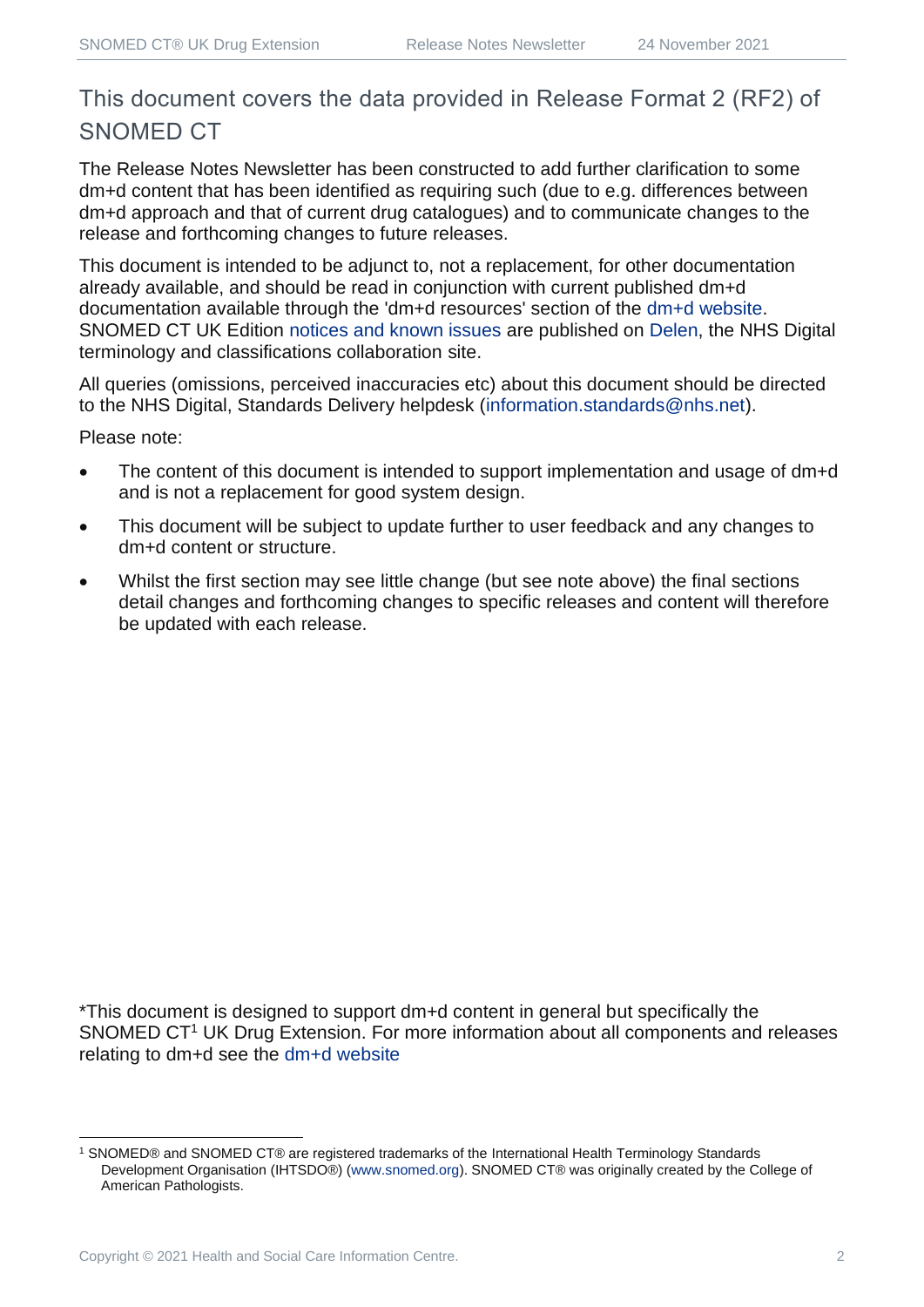## COPYRIGHT

- This material includes SNOMED Clinical Terms® (SNOMED CT®) which is used by permission of the International Health Terminology Standards Development Organisation (IHTSDO). All rights reserved. SNOMED CT®, was originally created by The College of American Pathologists. "SNOMED" and "SNOMED CT" are registered trademarks of the IHTSDO.
- The NHS Dictionary of Medicines and Devices (dm+d) has been developed and is delivered through a partnership between the Health and Social Care Information Centre [\(digital.nhs.uk\)](https://digital.nhs.uk/) and the NHS Business Services Authority [\(https://www.nhsbsa.nhs.uk/nhs-prescription-services\)](https://www.nhsbsa.nhs.uk/nhs-prescription-services)

# DISCLAIMER

The Health and Social Care Information Centre<sup>2</sup> (HSCIC) accepts no liability for loss of data or for indirect or consequential losses, which is not the result of the negligence of the HSCIC and liability for such losses is hereby expressly excluded.

No warranty is given by the HSCIC, the Department of Health and Social Care or the International Health Terminology Standards Development Organisation as to the accuracy and comprehensiveness of SNOMED CT. All conditions, warranties, terms and undertakings, express or implied, whether by statute, common law, trade practice, custom, course of dealing or otherwise (including without limitation as to quality, performance or fitness or suitability for purpose) in respect of SNOMED CT are hereby excluded to the fullest extent permissible by law.

<sup>&</sup>lt;sup>2</sup> The Health and Social Care Information Centre is a non-departmental body created by statute, also known as NHS Digital.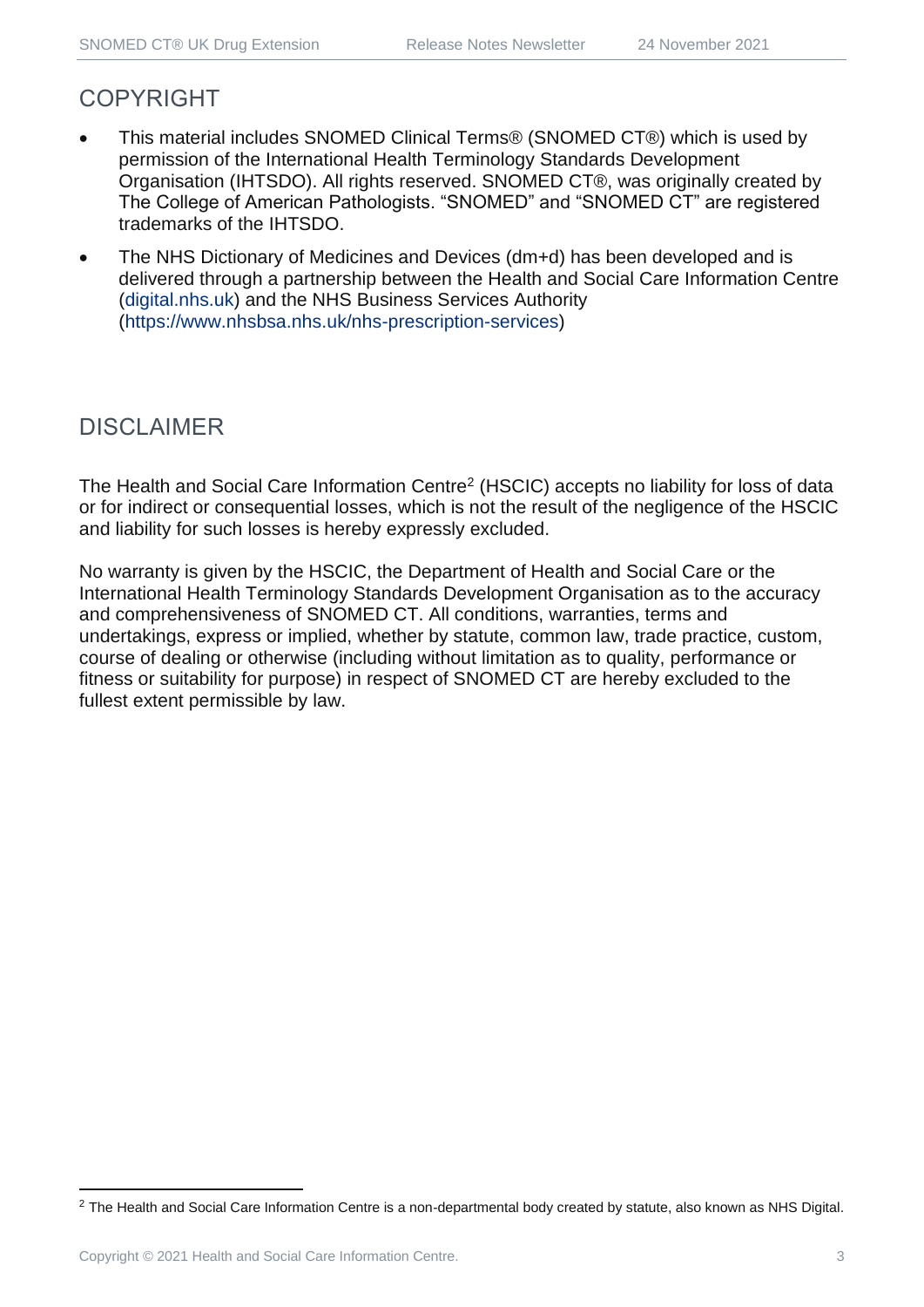# **1 Comments on current content:**

# **1.1 Dose forms**

With respect to Editorial Policy it is important to emphasise:

#### **1.1.1 Patches**

- Strength is usually expressed as the amount of 'active drug' (by weight) released over x hours (e.g. per hour or per 24 hours)
- The intended duration of usage of a patch is not identified at VMP or AMP level i.e. a transdermal estradiol patch releasing 50mcg/24hours would be represented by the same VMP whether it is intended for twice weekly usage or weekly usage
- No distinction is made to differentiate the type of drug reservoir utilised although this may be relevant in certain off-license indications.

#### **1.1.2 Injections**

Due to the need to add more information to the dose form in dm+d injections are expressed as e.g. powder and solvent for injection etc rather than merely injection. However, the need to pick a dose form of this complexity may be prohibitive in secondary care prescribing where the prescriber merely wishes to prescribe an 'injection'.

Within the guidance for secondary care there is outlined the means for prescribers to prescribe at the more abstract level (injection). Please refer to the Secondary Care Implementation Guidance for details, in the 'Implementation Guidance' section of the [dm+d](https://www.nhsbsa.nhs.uk/pharmacies-gp-practices-and-appliance-contractors/dictionary-medicines-and-devices-dmd)  [website.](https://www.nhsbsa.nhs.uk/pharmacies-gp-practices-and-appliance-contractors/dictionary-medicines-and-devices-dmd)

#### **1.1.3 Injections for intraspinal use**

Injections licensed for intraspinal administration are not differentiated at VMP level in dm+d. In addition a number of products that may be given by this route are unlicensed specials. For prescriptions requiring a product to be given by these high risk routes it is necessary that the suitability of the product to be administered is confirmed at the point of dispensing and/or administration.

#### **1.1.4 Alcoholic vs aqueous gels**

The base used in cutaneous products is not identified at VMP level in dm+d. This may mean that in order to specify a patients requirements more specifically prescribing at AMP level is more appropriate.

For example:

• Benzoyl peroxide 5% gel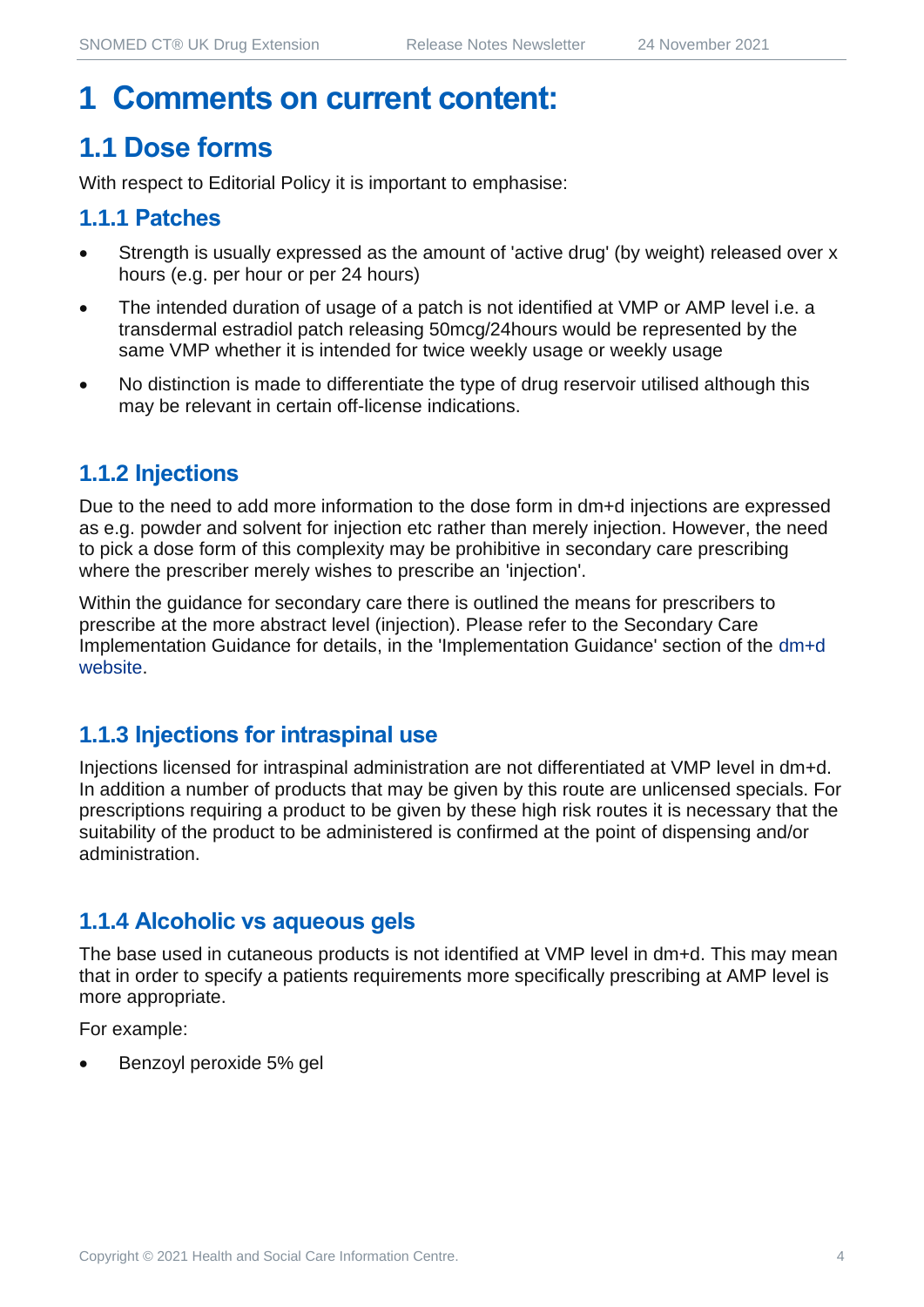# **1.2 Editorial Policy**

#### **1.2.1 Preservative Free**

The preservative free flag is used to denote the absence of preservative in preservative free *eye drops* only.

Please note:

- the setting of this flag only confirms that preservative is absent from the VMP; a null value does not necessarily indicate that it is present
- **The flag is not applied to any other dose form** i.e. intra-spinal injections are not distinguished (see note above).

#### **1.2.2 Route of administration**

Information on route of administration is provided at VMP level. The information is only provided as a support for decision support and not intended to inform clinicians on usage.

At VMP level routes are merely a superset of the linked AMP licensed routes.

#### **1.2.3 Inclusion of Unit of Measure at VMP**

Semantic normal form patterns for VMP descriptions in dm+d follow the pattern:

**Name Strength** Modification(s) **Form Unit dose** xxx-free(s)

Following this pattern would mean for tablets, capsules etc full description would be:

Atenolol 25mg tablets 1 tablet

To retain these full descriptions would make the descriptions unsuitable for use in a human interface. Therefore the unit dose is left implied (Atenolol 25mg tablets).

There are instances however where the form is insufficiently precise to describe the product and therefore the unit dose is included in the name. These instances include:

The form injection does not fully describe a product therefore the name is qualified with the unit dose form for example: ampoules, vials, pre-filled syringes etc.

E.g. Furosemide 50mg/5ml solution for injection ampoules.

• Other unit dose examples include: Budesonide 250micrograms/ml nebuliser liquid 2ml unit dose vials, Carbenoxalone 1% granules 2g sachets, Benorilate 2g granules sachets.

*See dm+d Editorial Policy for full examples and exceptions to this rule.*

#### **1.2.4 The use of Fully Specified Names and Preferred Terms**

The semantic representation of concepts in dm+d (the dm+d name and dm+d description) may be updated in line with changes to dm+d Editorial Policy, changes to the product name itself or to supplier names. Within the SNOMED CT UK Drug Extension the current dm+d derived description for the core concept classes of VTM, VMP, VMPP, AMP and AMPP becomes the Preferred Term so a change to the dm+d terms would cause the Preferred Term to be updated.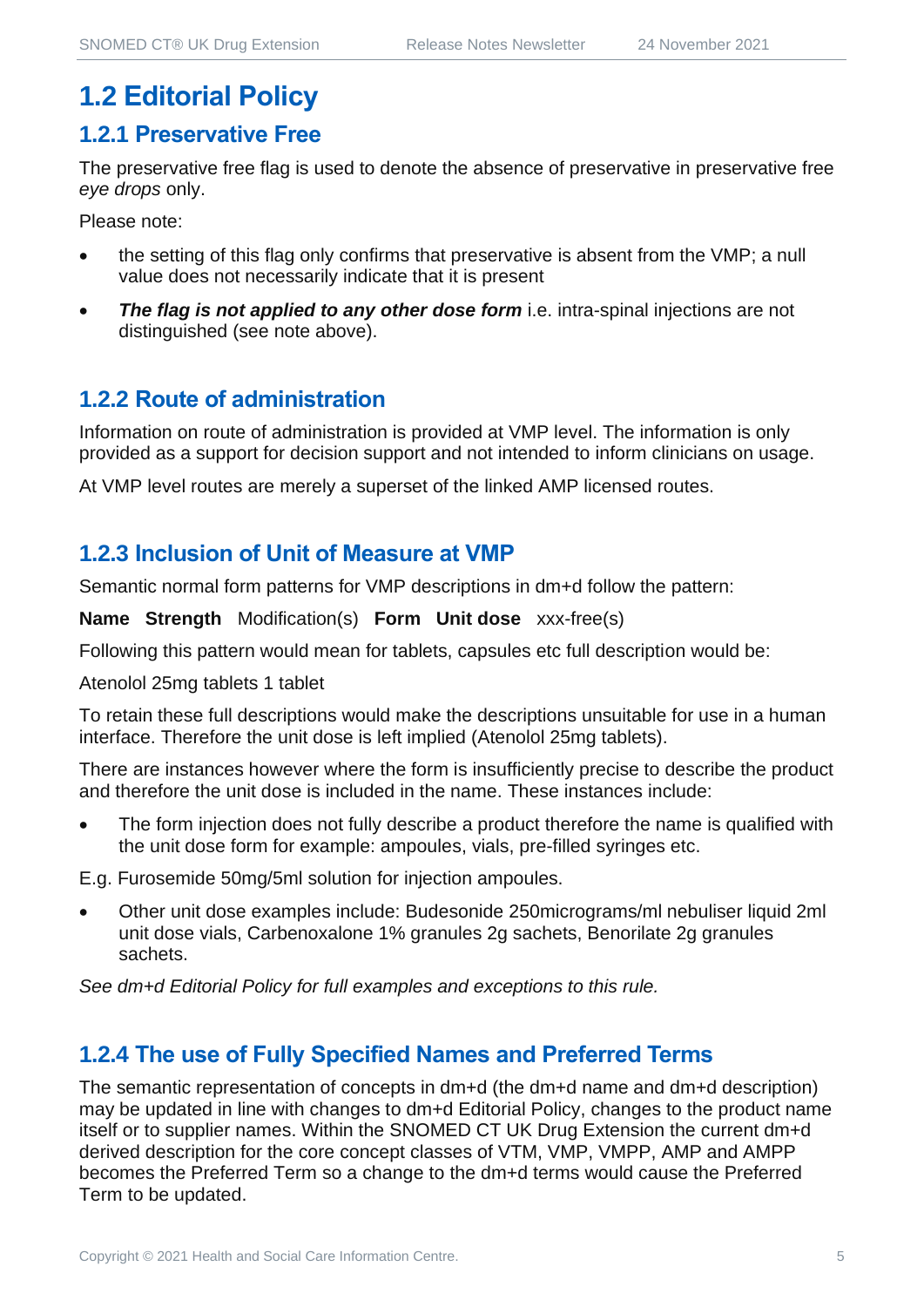Fully Specified Names in SNOMED CT will generally remain unchanged<sup>3</sup>. The differences in Editorial policies between SNOMED CT and dm+d mean that there will be instances where there is a mismatch between the Preferred Term and the Fully Specified Name.

#### **1.2.5 Mechanisms for specifying Descriptions for use in the UK Edition of SNOMED CT- Realm Language Refsets**

A combination of factors such as professional preference, clinical safety & data schema conformance require the use of some supplementary mechanism for Specifying SNOMED CT Descriptions applicable to the UK Edition of SNOMED CT.

From the October 2011 UK Edition, in RF1 an NHS Realm Description Subset was published. With the deprecation of RF1 this is replaced by the National Health Service realm language reference set published in two parts. The "Pharmacy part" as published in the SNOMED CT UK Drug extension and its 'Clinical part' partner in the UK Extension. Together these two encompass the entire SNOMED CT description content and identifies the preferred term to be used in the NHS realm for all SNOMED CT concepts.

In RF2 the refset can be found in the location Refset\Language. National Health Service realm language reference set (pharmacy part) refset ID 999000691000001104

National Health Service realm language reference set (clinical part) refset ID 999001261000000100

#### **1.2.6 Concept Status in dm+d vs Concept status in SNOMED CT**

Where concepts are created in dm+d and an identifier from the SNOMED CT International Release is not available at that time a SNOMED CT UK Drug Extension identifier is allocated. This is released in the dm+d XML data.

When the dm+d concepts are subsequently used to create the SNOMED CT UK Drug Extension it may be that the dm+d derived concept is determined to be a duplicate of a concept now available in the SNOMED CT International Release. In these instances the dm+d derived concept is given a retired status with a relationship to the SNOMED CT International Release concept. In the XML data the dm+d derived concept may remain valid with its original identifier for some time.

There may be instances where a SNOMED CT identifier from the International Release has been allocated to a concept within dm+d and this is subsequently discovered to be inappropriate for the dm+d concept. In this instance the SNOMED CT identifier from the International Release will appear in the dm+d XML format data as a previous identifier. These identifiers from the International Release will appear in the SNOMED CT UK Drug Extension with a status of current.

<sup>3</sup> From the SNOMED CT Technical Reference Guide for the FullySpecifiedName:

Changes in presentation such as changed capitalization, punctuation, spelling or revision due to changes in agreed presentation style are permitted as long as they do not change the specified meaning of the Concept. Some changes to the semantic type shown in parentheses at the end of the FullySpecifiedName may also be considered minor changes if the change in hierarchy does not alter the Concept's meaning.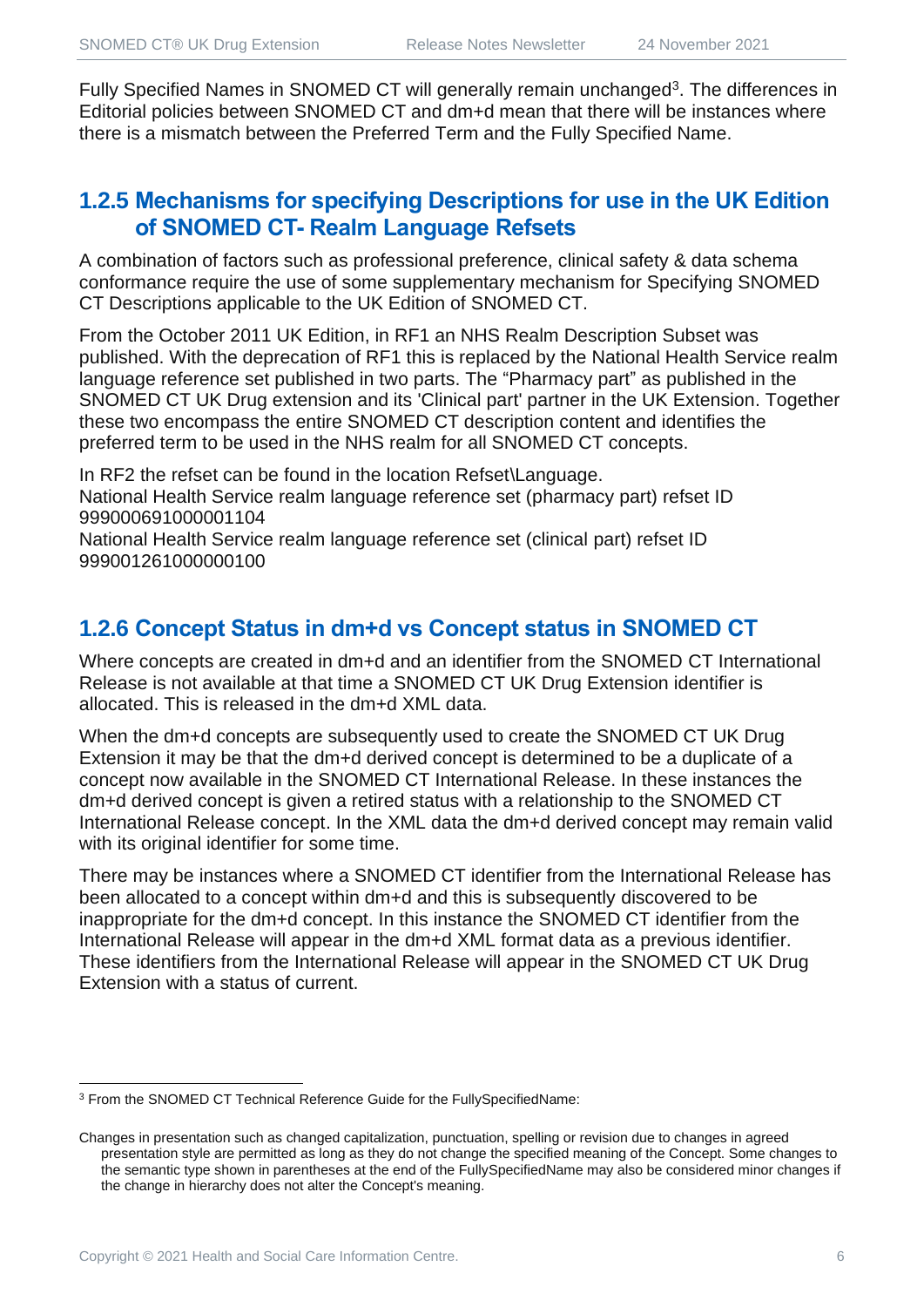# **1.3 Specific Products**

#### **1.3.1 Morphine and Tramadol modified release products**

Because there are no pharmacopoeial standards for oral modified release preparations 12 and 24 hour modified release morphine products are not distinguished at VMP level in dm+d. The same applies to the modified release tramadol products.

Two subsets are provided with the SNOMED CT release distinguishing related AMPs according to current licensed indications. For products where licensed indications are not available, for example, where wholesalers may provide products from several manufacturers and SPCs are not available these products will not be included in the 12 and 24 hour modified release subsets.

Explanation of how these subsets can be utilised within a prescribing framework can be found in the Secondary Care Implementation Guidance, in the 'Implementation Guidance' section of the [dm+d website.](https://www.nhsbsa.nhs.uk/pharmacies-gp-practices-and-appliance-contractors/dictionary-medicines-and-devices-dmd)

#### **1.3.2 Valproic acid vs valproate semisodium**

We have taken advice and clinically the active moiety for these products is the same and so they are not differentiated at VMP level. The two brands available have different indications so it may be necessary for the prescriber to specify the brand required to ensure they are prescribing within the details of the product license.

This may be an issue for other products such as cyproterone acetate where two brands exist with different indications for use.

#### **1.3.3 Concentrate and 'High Strength' Morphine and Methadone**

dm+d does not identify concentrate or 'high strength' morphine or methadone products as such in the VMP term. Consideration should be given to how these products are displayed in picking lists to reduce the risk of mis-selection where multiple strengths are available.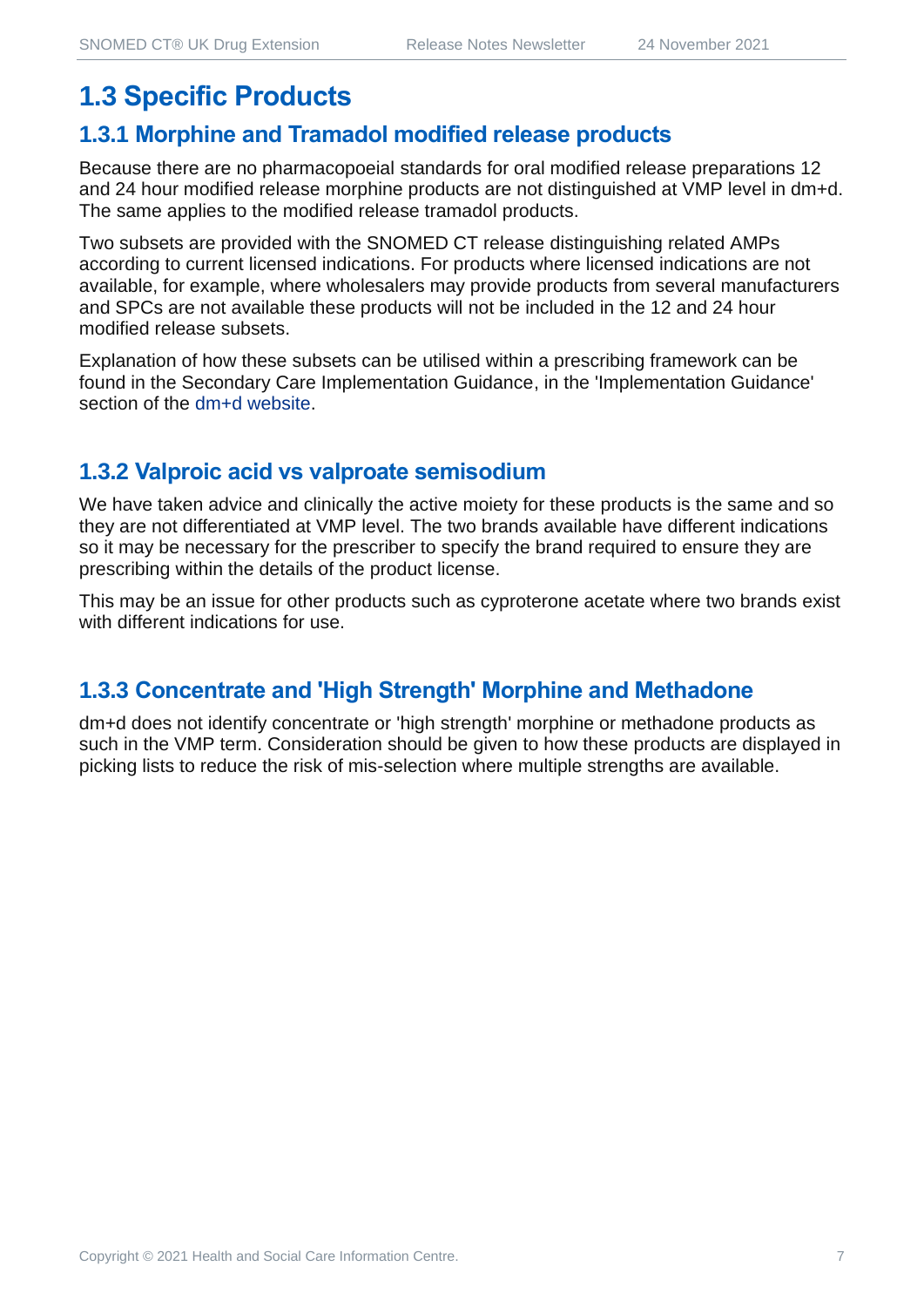# **1.4 Other Information**

#### **1.4.1 Duplicated SNOMED IDs**

It is a basic principle of terminology that concept identifiers should not be reused. Due to a process error in 2006 a small number of SNOMED IDs were issued twice in dm+d. The concepts bearing these duplicated identifiers have all been invalidated and license holders were notified at the time. However it is recognised that since that time a number of new licenses have been issued and so a list of the duplicated identifiers and the terms is provided here for information.

| ID                                  | dmd_name                                                                                               | conceptType |
|-------------------------------------|--------------------------------------------------------------------------------------------------------|-------------|
| 9854411000001103                    | Smartflow drainable night drainage bag NB2 2litre, AMPP<br>120cm tube (Manfred Sauer UK Ltd) 10 device |             |
|                                     | 9854411000001103 Medium chain triglycerides - invalid                                                  | <b>VTM</b>  |
|                                     | 9854511000001104 Calcium + Magnesium                                                                   | <b>VTM</b>  |
|                                     | 9854511000001104 Gel-X tablets (Oakmed Ltd)                                                            | AMP         |
|                                     | 9854611000001100 Ostomy discharge solidifying agents 140 tablet                                        | <b>VMPP</b> |
| 9854611000001100  lchthammol + Zinc |                                                                                                        | <b>VTM</b>  |
| 9854711000001109                    | Gel-X tablets (Oakmed Ltd) 140 tablet                                                                  | <b>AMPP</b> |
|                                     | 9854711000001109 Amiloride + Cyclopenthiazide - invalid                                                | <b>VTM</b>  |
| 9854911000001106                    | Meglumine amidotrizoate + Sodium amidotrizoate<br>- invalid                                            | <b>VTM</b>  |
|                                     | 9854911000001106  International normalised ratio testing strips 24 strip VMPP                          |             |

#### **1.4.2 Subset Information**

Information relating to the scope and status of subsets contained in the SNOMED CT UK Drug Extension can now be found at the [Data Dictionary for Care \(DD4C\).](https://dd4c.digital.nhs.uk/dd4c/)

### **1.4.3 RF2 module dependency**

Several back-dated changes were made to the module dependency reference set (900000000000534007) in the release of 1 April 2017.

Modules effective as at 2016-12-07 and 2017-01-04 that are stated incorrectly as being dependent on modules effective as at 2016-01-31 or 2016-04-01 have had those target effective times corrected to 2016-07-31 or 2016-10-01 respectively.

For effective times 2006-05-01 onwards, dates representing the dependency of the SNOMED CT United Kingdom Edition reference set module (999000031000000106) on the SNOMED CT United Kingdom drug extension module (999000011000001104) have been updated to align with the dates representing the dependency of the SNOMED CT United Kingdom Edition module (999000041000000102) on the SNOMED CT United Kingdom drug extension module (999000011000001104).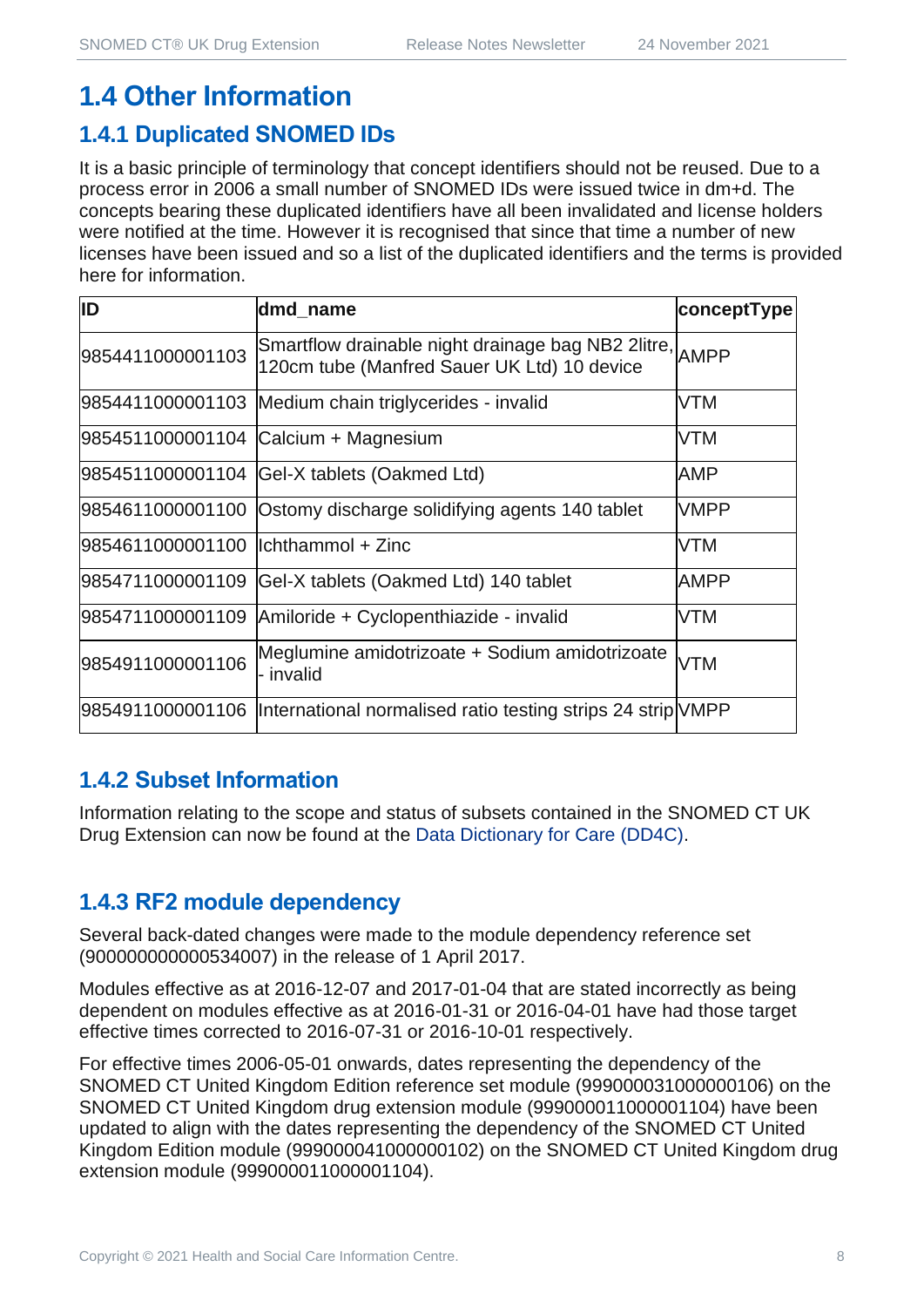For effective times before 2011-04-01, dates representing dependency on the SNOMED CT model component module (900000000000012004) have been updated to align with the single effective date (2002-01-31) of the model component module which remained unchanged during that period.

For effective times before 2004-01-31, in the release of 1 April 2017, dependencies were exhaustively represented. These included the missing immediate dependencies of the SNOMED CT United Kingdom drug extension module (999000011000001104) and of the SNOMED CT United Kingdom drug extension reference set module (999000021000001108) during that period. In the release of 1 April 2018, all dependency entries effective before 2004-01-31 were removed to reflect the SNOMED CT United Kingdom Edition baseline effective time of 2004-01-31.

#### **1.4.4 RF2 association references**

In the release of 21 March 2018, references in the WAS A association reference set (900000000000528000) to an unreleased component (reference effective as at 2015-04-02 and inactivated 2015-04-29) were removed.

In the release of 1 April 2018, references in the MOVED FROM association reference set (900000000000525002) effective as at 2010-03-10, but with a target component effective from 2010-04-01, have had the effective time corrected to 2010-04-01.

In the release of 4 September 2019, NHS Digital released a new dm+d specific association reference set:

• 10991000001109|NHS dictionary of medicines and devices association type reference set|

This refset provides a link between Inactive SNOMED CT concepts that are still in use in dm+d and their Active replacement in the SNOMED CT UK drug Extension release.

#### **1.4.5 NHS dm+d (dictionary of medicines and devices) realm language reference set**

The NHS dm+d realm language reference set has now been fully superseded by the NHS realm language reference set (pharmacy part).

In October 2019 NHS Digital stated their intent to withdraw the NHS dm+d (dictionary of medicines and devices) realm language reference set.

In the 29.1.0 15-Apr-2020 release NHS Digital set every member of the NHS dm+d realm language reference set as Inactive.

The metadata concept 999000671000001103 |National Health Service dictionary of medicines and devices realm language reference set (foundation metadata concept)|

remained Active. It will be inactivated in the 31.5.0 March 2021 release.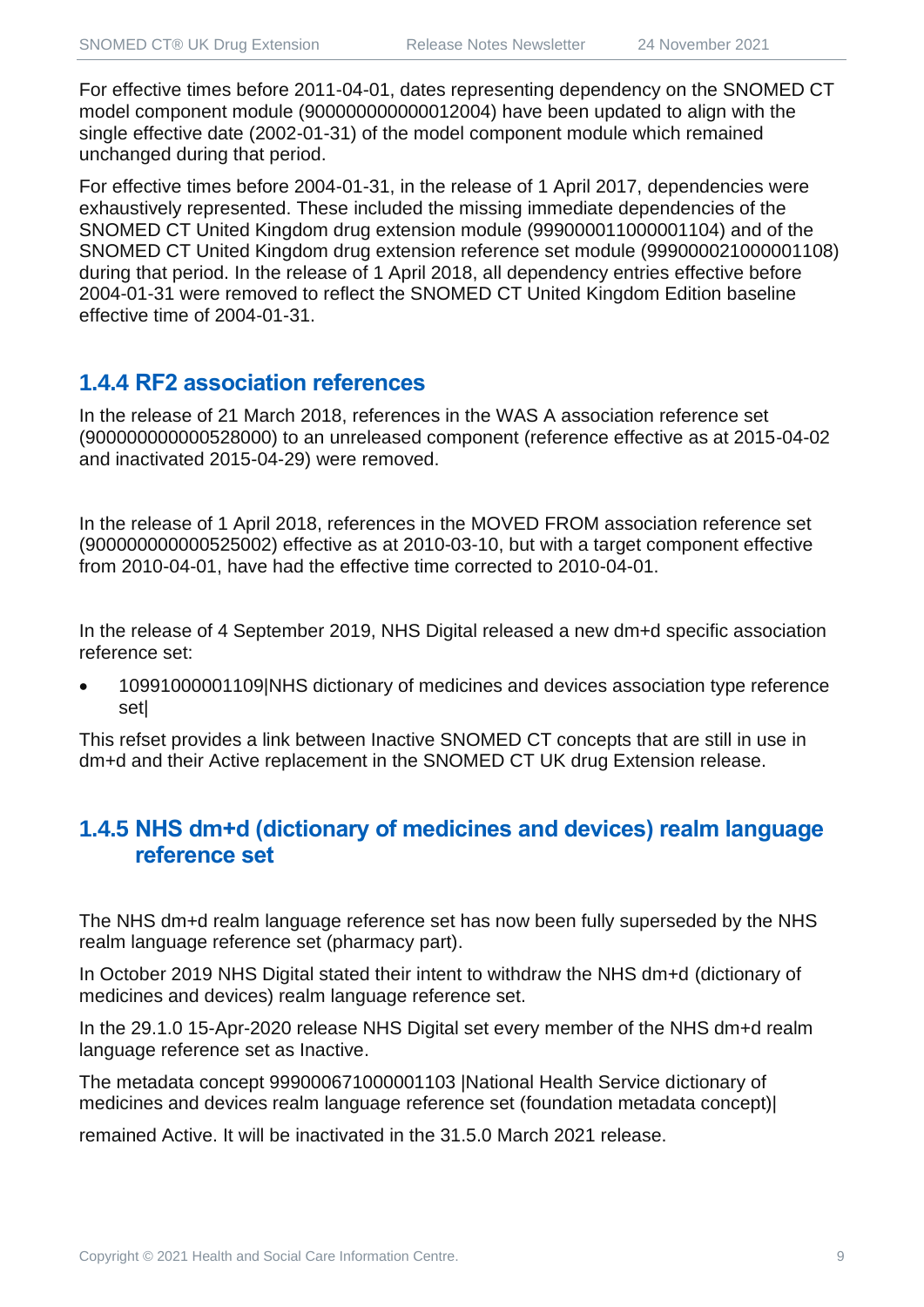# **1.5 Work in Progress**

#### **1.5.1 Medical Devices Dictionary (MDD)**

Work is in progress on expanding the population of medical devices in dm+d.

Currently only those devices reimbursable in Primary Care (appliances) are routinely populated in MDD. Work on the MDD will potentially impact on these appliances with respect to more appliances being described at VMP level and some change in textual descriptions.

More information will be provided as it comes available.